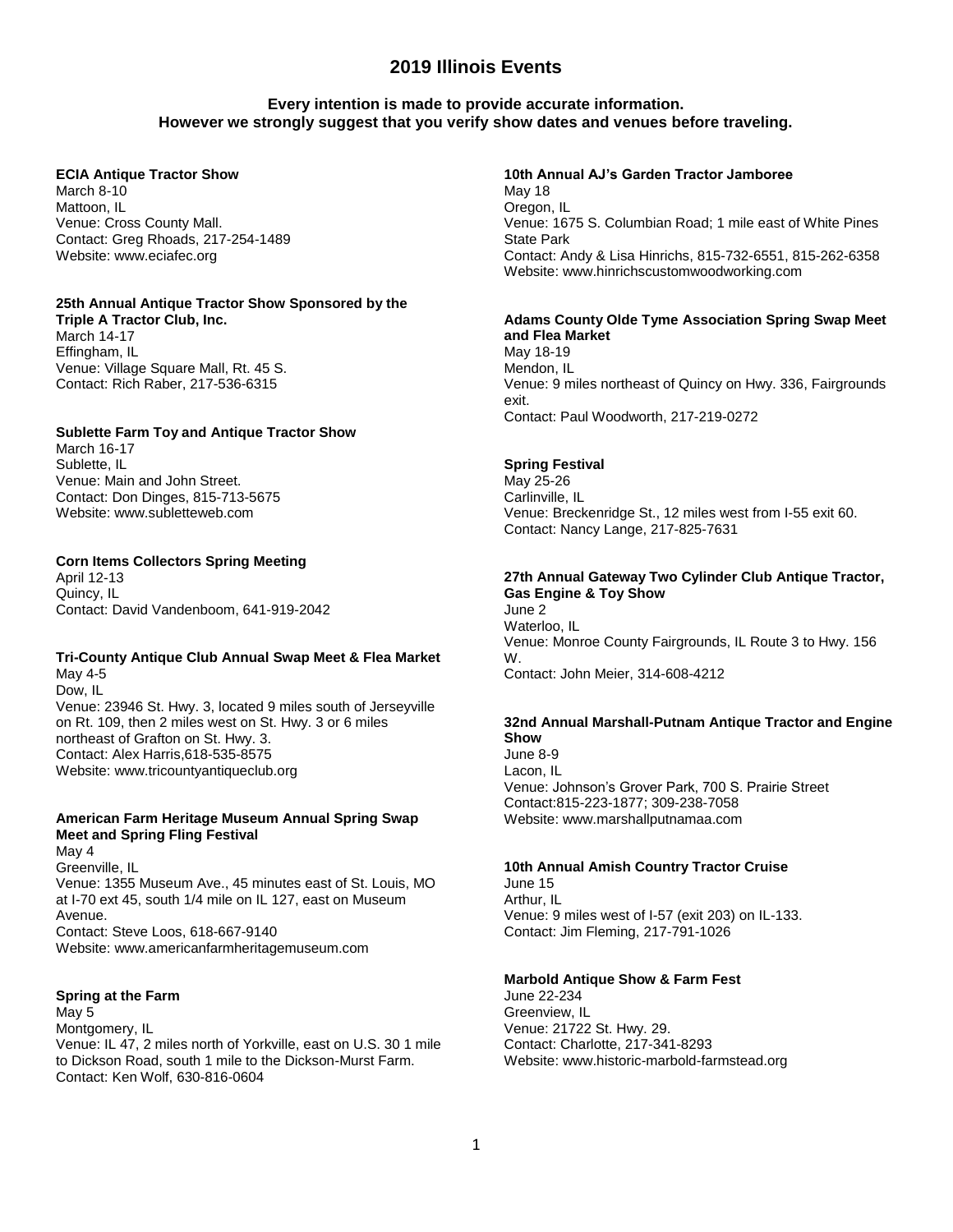### **15th Annual Railroad Days Spoon River Antique Agriculture Association Toy and Tractor Show**

June 28-29 Galesburg, IL Venue: Galesburg Athletic Field House, Dayton Street. Contact: Myron Hovind, 309-335-3619 Website: www.spoonrivertractor.com

## **Tractor Parade Through Sandwich**

June 28 Sandwich, IL Venue: Sandwich Fairgrounds, 1401 Suydam Road. Contact: Ryan Anderson, 815-354-5549 Website: www.sandwichengineclub.com

## **48th Annual Engine, Tractor, and Toy Show**

June 29 Sandwich, IL Venue: Historic Sandwich Fairgrounds, 1401 Suydam Rd. (1 block north of Rt. 34.) Contact: Ryan Anderson, 815-354-5549 Website: www.sandwichengineclub.com

## **Tractor Ride – Sandwich Early Day Engine Club**

June 30 Sandwich, IL Venue: Sandwich Fairgrounds, 1401 Suydam Road. Contact: Ryan Anderson, 815-354-5549 Website: www.sandwichengineclub.com

# **12th Annual Carmi Lions Tractor, Truck and Car Show**

July 4 Carmi, IL Venue: White County Fairgrounds located between IL Rt. 1 and IL Rt. 14 on the west side of Carmi. Contact: Don Ridenour, 618-382-5711

### **Thee Olde Time Farm Show**

July 5-7 Bradley, IL Venue: Rt. #45-52 – Bourbonnais, IL Contact: Carol Churilla, 815-939-1485, leave a message Website: www.oldetimefarmshow.com

### **Hamilton County Ageless Iron**

July 6 McLeansboro, IL Venue: State Route 14 West. Contact: Andy Miller, 618-231-2556

## **Historic Farm Days**

July 11-14 Penfield, IL Venue: 10 miles east of Rantoul, IL, just south of Rt. 136. Contact: JC Reitmeier, 217-595-5000 Website: www.halfcenturyofprogress.com

### **I&I Antique Tractor and Gas Show**

July 11-14 Penfield, IL Venue: 800 Busey Contact: David Vandenboom, 641-919-2042

### **Rock Falls Antique Tractor and Engine Show** July 13

Rock Falls, IL Venue: Triple P BBQ, 3312 W. Rock Falls, Rt. 30. Contact: Stephanie & Jason Kersten, 309-530-9209

# **57th Annual Reunion of The Will County Threshermen's Association**

July 18-21 Manhattan, IL Venue: 14151 W. Joliet Rd. 1/2 mile east of Wilton Center, IL on Rt. 52. Contact: Alan Heatherwick, 815-545-4928 Website: www.steamshow.org

# **21st Annual ECIA Summer Show**

July 18-20 Charleston, IL Venue: Coles County Fairgrounds, 803 W. Madison Avenue Contact: Greg Rhoads, 217-254-1489 Website: www.eciafec.org

### **23rd Annual County Line Sod Busters Prairie Days**

July 19-21 Bible Grove, IL Venue: South Rt. 45, east on Bible Grove Rd., 20 miles south of Effingham on Rt. 45 to Bible Grove, watch for signs. Contact: Carolyn M. Hollar, 618-238-4775

### **Waterman Lions Summerfest and Antique Tractor and Truck Show**

July 20 Waterman, IL Venue: Waterman Lions Park. Contact: Leonard Johnson, 815-757-5065 Website: www.watermanlionstractorshowandsummerfest.com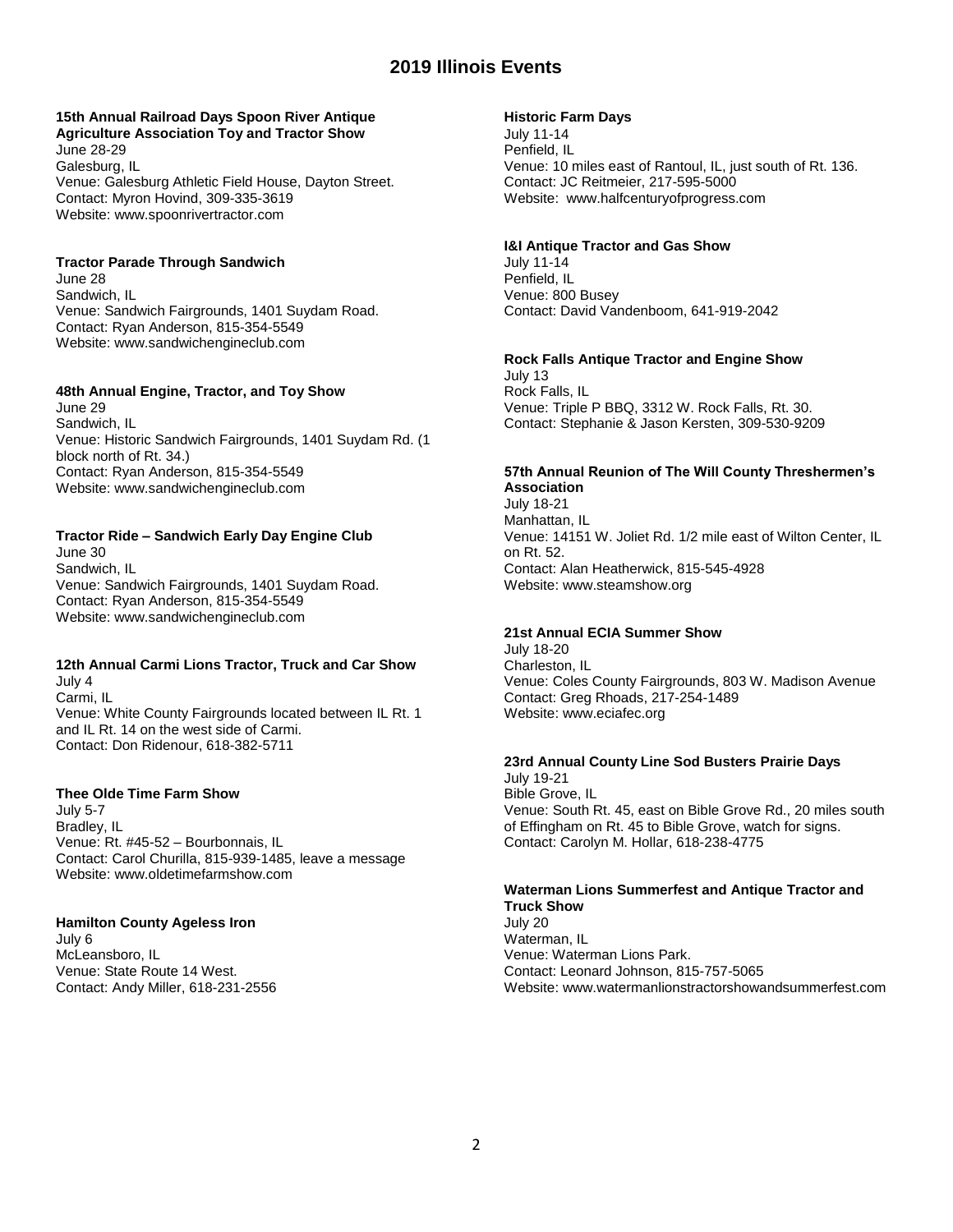### **41st Annual Bureau Valley Antique Club Ol' Fashun Threshun Days**

July 20-24 Ohio, IL Venue: 2 miles south of Ohio or 8 miles north of Princeton (I-80), then 3/4 mile west to Albrecht's Grove. Contact: Ray Forrer, 815-498-2013 or 815-824-6810

## **Summer Harvest**

July 26-27 Princeville, IL Venue: 325 N. Ostrom Avenue, 20 minutes north of Peoria, 45 minutes south of I-80. Contact: Kevin Engquist, 309-579-3293

### **Annual Heritage Days Show**

July 26-28 Greenville, IL Venue: 1395 Museum Avenue, I-70 (EXIT 45, 45 minutes east of St. Louis, MO. Turn south off interstate and make first left onto Museum Avenue. Contact: Brent Adkins, 217-836-4180 Website: www.americanfarmheritagemuseum.com

## **Bos Brothers Old Fashioned Threshing Bee**

July 26-28 Erie, IL Venue: Bill Rutherford Farm, 29265 Co. Hwy, 1, Erie IL. Between Geneseo and Erie on Springhill Road. Contact: Chuck Bos or Kevin Bos, 309-781-6394 or 309-945- 8117

# **Adams County Olde Tyme Threshing Show**

July 26-29 Mendon, IL Venue: 9 miles northeast of Quincy on Hwy. 336, Fairgrounds exit. Contact: Paul Woodworth, 217-219-0272

### **Grandpa's Day**

July 27 Tremont, IL Venue: I-155 exit 22 (Townline Road), east 1/4 mile, follow signs. 11810 Miller Road Contact: Vernon Koch, 309-925-5493

### **52nd Annual Western Illinois Thresher's Bee, Craft Show and Flea Market**

August 2-4 Hamilton, IL Venue: 2 miles north on 19th St. Contact: Ed Hartweg, 217-845-3041 Website: www.westernillinoisthreshers.org

### **50th Annual Old-Time Threshing and Antique Show**

August 2-4 Freeport, IL Venue: Stephenson County Fairgrounds, 1 mile south of Freeport. Contact: The Stephenson County Visitors Bureau, 800-369- 2955 Website: www.thefreeportshow.com

## **3rd Annual Steam Threshing Days**

August 2-3 Arthur, IL Venue: 284 E State Highway 133. 6.3 miles west of Arcola at Chesterville. Exit 203 off I-57. Contact: Jim Fleming, 217-791-1026 Website: www.illinoisamish.org

## **Western Illinois Threshers**

August 2-4 Hamilton, IL Venue: 1570 North County Road 900 (N. 19th Street). Corn Items Collectors Association, Inc. will be there. Contact: Steve Link, 309-338-2727 Website: www.westernillinoisthreshers.org

# **43rd Annual Bond County Antique Machinery Expo**

August 2-4 Greenville, IL Venue: In conjunction with Bond County Fair. I-70 exit 45. Contact: Leroy Brave, 618-664-2732 or 618-558-3902

# **Living History Antique Equipment Association Show**

August 3-4 Franklin Grove, IL Venue: 1674 Whitney Road Contact: Don Hopper, 815-288-6185 Website: www.lhaea.org

### **63rd Annual Northern Illinois Steam Power Club Sycamore Steam Show**

August 8-11 Sycamore, IL Venue: Taylor Marshall Farm, Plank Road, 1-1/2 miles north on Rt. 23, 2 miles east on Plank Road. Contact: Dan Kocher, 630-222-5138 Website: www.threshingbee.org

# **38th Annual Mill Road Thresherman's Show**

August 9-11 Altamont, IL Venue: I-70 exit 82, 1 mile north to four-way stop. 3/4 mile on Hwy. 40. Contact: Jim Schroeder, 217-821-1426 Website: www.millroadthresherman.org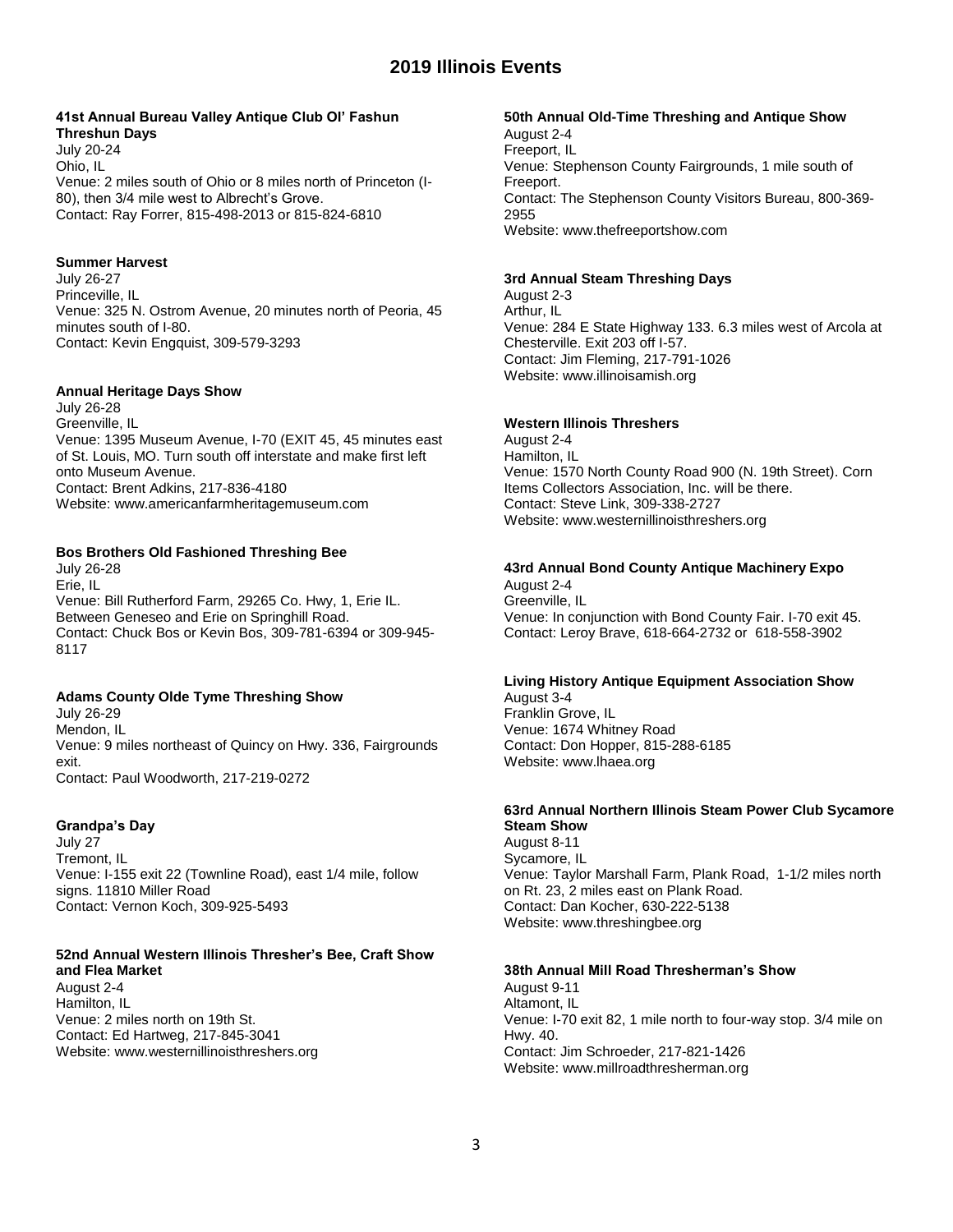#### **33rd Annual Oblong Antique Tractor and Engine Association Show**

August 9-11 Oblong, IL Venue: Crawford County Fairgrounds, Hwy. 33. Contact: Mike Garrard, 618-546-5615

# **18th Annual South Fulton Antique Tractor Show (Sunday**

**Tractor Ride)**

August 10 Vermont, IL Contact: Dick Russell, 309-254-3770

# **60th Annual Steam, Gas and Threshing Show**

August 14-18 Pinckneyville, IL Venue: 711 Fairground Road. Contact: 618-318-0745 Website: www.americanthresherman.com

### **18th Annual Clark County Antique Power Club Tractor and Engine Show**

August 16-18 Marshall, IL Venue: Clark County Fair Grounds, North 2nd Street Contact: Joe McManus, 217-264-6052

# **Day at the Farm**

August 18 Montgomery, IL Venue: IL 47, 2 miles north of Yorkville, east on US 30, 1 mile to Dickson Road, south 1 mile to the Dickson-Murst Farm. Contact: Ken Wolf, 630-816-0604

## **I&I Antique Tractor and Gas Engine Club at the Half Century of Progress**

August 22-25 Rantoul, IL Venue: Rantoul National Aviation Center Airport, south of Rt. 136 and east of Rt. 45. Contact: JC Reitmeier, 217-595-5000 Website: www.halfcenturyofprogress.com

# **Rantoul Half Century of Progress Show**

August 22-25 Rantoul, IL Venue: Rantoul Airport, 6 Aviation Center Drive Contact: Randy Freshour, 574-870-9901

## **Olden Days**

August 24-25 Dow, IL Venue: 23946 State Highway 3, 9 miles south of Jerseyville to junction of State Highway 9 and State Highway 3, then 2 miles west on state highway 3. Contact: Alex Harris, 618-535-8575 Website: www.tricountyantiqueclub.org

# **River Valley Antique Tractor Show**

August 24-25 Mapleton, IL Venue: 9424 S. Mapleton Road. Contact: Bob Hunnicutt, 309-745-9102 Website: www.rvaatractors.com

## **Amboy Depot Days Tractor Show**

August 24 Amboy, IL Venue: Downtown. Hwy. 52 to Main Street Contact: John Pierce, 815-973-4676 Website: www.depotdays.com

# **71st Annual Central States Threshermen's Reunion**

August 29 - September 2 Pontiac, IL Venue: 2 miles north of I-55 on Rt. 23 (exit 201). Contact: Bill Carroll, 815-848-4985 Website: www.threshermensreunion.org

### **Illinois Massey Collectors State Show**

August 29 - September 2 Pontiac, IL Venue: In conjunction with Central States Threshermen's Reunion. Exit 201 on I-55, 2 miles north on RT. 23. Contact: Wayne Wolf, 217-722-1664

## **43rd Annual Argyle Antique Gas Engine Show**

August 30 - September 2 Colchester, IL Venue: 2 miles north at Argyle Lake State Park. Contact: Dan Savage, 309-850-6786

### **30th Annual Southern Illinois Antique Power Club Antique Power Days**

September 5-8 Salem, IL Venue: Marion County Fairgrounds, Rt. 37 S. Contact: Sean Earle, 618-322-3978 Website: www.antiquepowerdays.com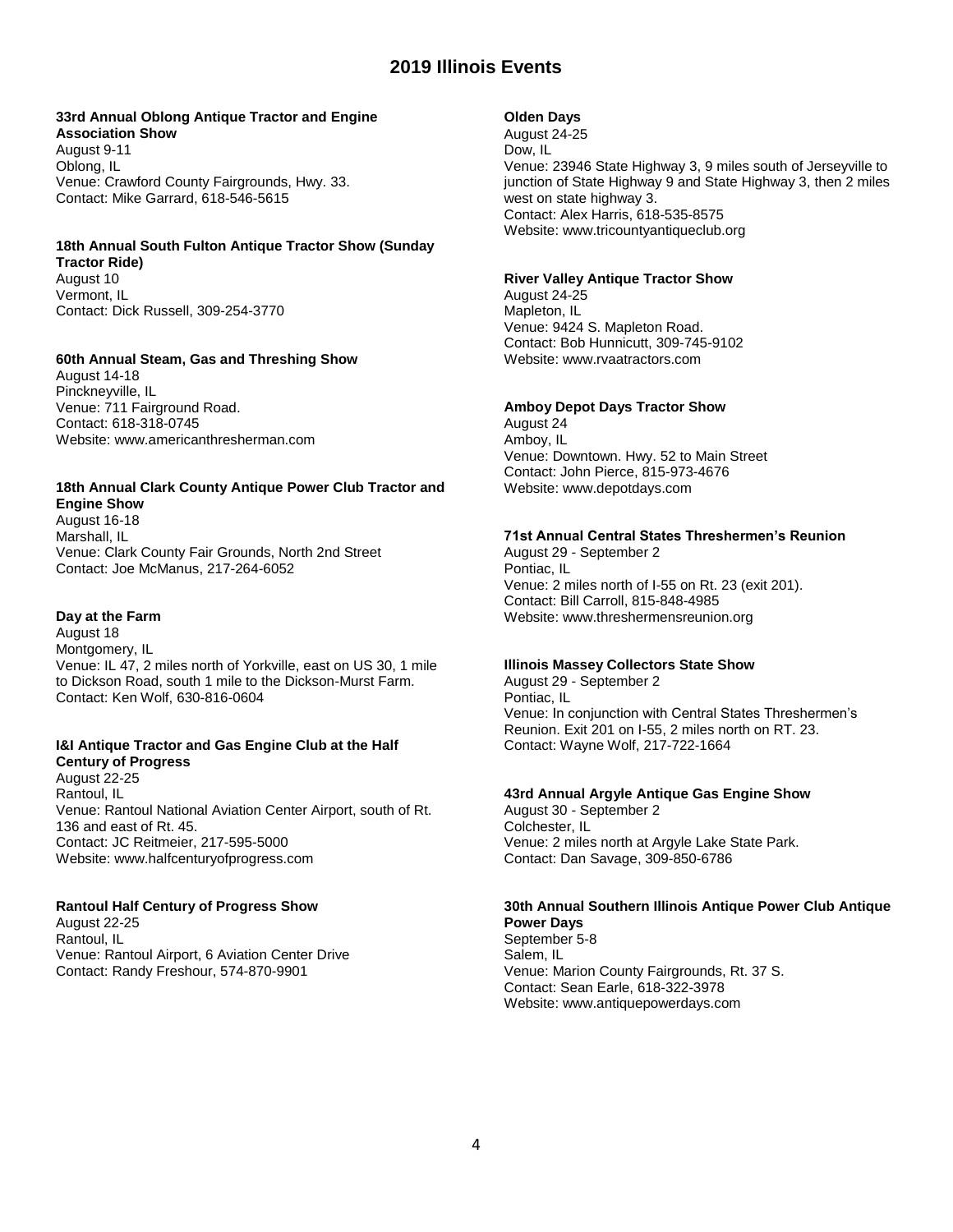### **Stearman Fly-In with Spoon River Antique Agriculture Association Show**

September 6-7 Galesburg, IL Venue: Galesburg Municipal Airport, 1 mile west of town. Contact: Myron Hovind, 309-335-3619 Website: www.spoonrivertractor.com

### **15th Annual Tractors for Charity**

September 7-8 McHenry, IL Venue: 3709 Miller Rd. Contact: Vernon Stade, 815-482-3191 Website: www.stadesfarmandmarket.com

### **Slow Boys Antique Tractor & Farm Equipment Show**

September 7 Gilman, IL Venue: I-57, exit 283 to Rt. 24 to downtown. Contact: Russell Schuler, 815-265-7712 Website: www.slowboys.org

### **1st Annual Viola Heritage Fest**

September 7-8 Viola, IL Venue: Miles Memorial Park, Viola, IL. Follow Signs. Contact: Mike Lester, 309-221-9573

#### **Corn Items Collectors Association, Inc at the Antique Engine and Working Farm Show**

September 13-15 Geneseo, IL Venue: 13451 Illinois Highway 92. Contact: David Vandenboom, 641-919-2042 Website: www.ae-ta.com

#### **58th Annual Antique Engine and Tractor Working Farm Show**

September 13-15 Geneseo, IL Venue: 9 miles north of Geneseo at 13451 IL Hwy. 92. I-88 exit 6, east 3 miles on IL-92. Watch for signs. Contact: Phil Jordan, 309-314-5000 Website: www.ae-ta.com

# **Moline Universal Tractor and Plow Co. Reunion**

September 13-15 Joslin, IL Venue: Geneseo AE&T annual working farm show at 13457 IL-92, or due east of the I-88 Joslin exit or 10 miles north of Geneseo I-80 exit. Contact: Paul Searl, 309-781-2896 Website: www.molineplowco.com

#### **5th Annual Vintage Farm Equipment Show**

September 14-15 Atkinson, IL Venue: 19030 E. 2120 St. (Rock Island Avenue). Contact: Dave Carton, 309-441-5915 Website: www.vintagefarmequipmentshow.com

### **Vintage Garden Tractor Club of America Illinois Regional Show**

September 14-15 Atkinson, IL Venue: Bridge Park 19030 E 2120 Street (Rock Island Ave). Contact: Doug Tallman, 419-545-2609 Website: www.vgtcoa.com

### **Farm & Family Day**

September 14 Sterling, IL Venue: 1801 Avenue G. Contact: Kim Muller, 815-626-1121

### **6th Annual 'All About Allis-Chalmers' Farm Days**

September 15-16 Watson, IL Venue: Percival Springs, south of Effingham on Rt. 45. Contact: Ron Repking, 217-240-6206

# **34th Annual Edwards River Antique Engine Show**

September 21-22 New Windsor, IL Venue: Biggest Little Rodeo Grounds & Park. Illinois highway 17. Contact: Les Brasmer, 309-593-2207

### **Fall Festival**

September 21-22 Carlinville, IL Venue: Breckenridge Street, 12 miles west from I-55 exit 60. Contact: Nancy Lange, 217-825-7631

### **Adams County Olde Tyme Fall Swap Meet and Flea Market**

September 21-22 Mendon, IL Venue: 9 miles northeast of Quincy on Hwy. 336, Fairgrounds exit. Contact: Paul Woodworth, 217-219-0272

### **50th Annual Steam Show and Fall Festival**

September 27-29 Jacksonville, IL Venue: Corner west Michigan and Lincoln Avenue. Contact: Hank Pool, 217-473-7431 Website: www.prairielandheritage.com